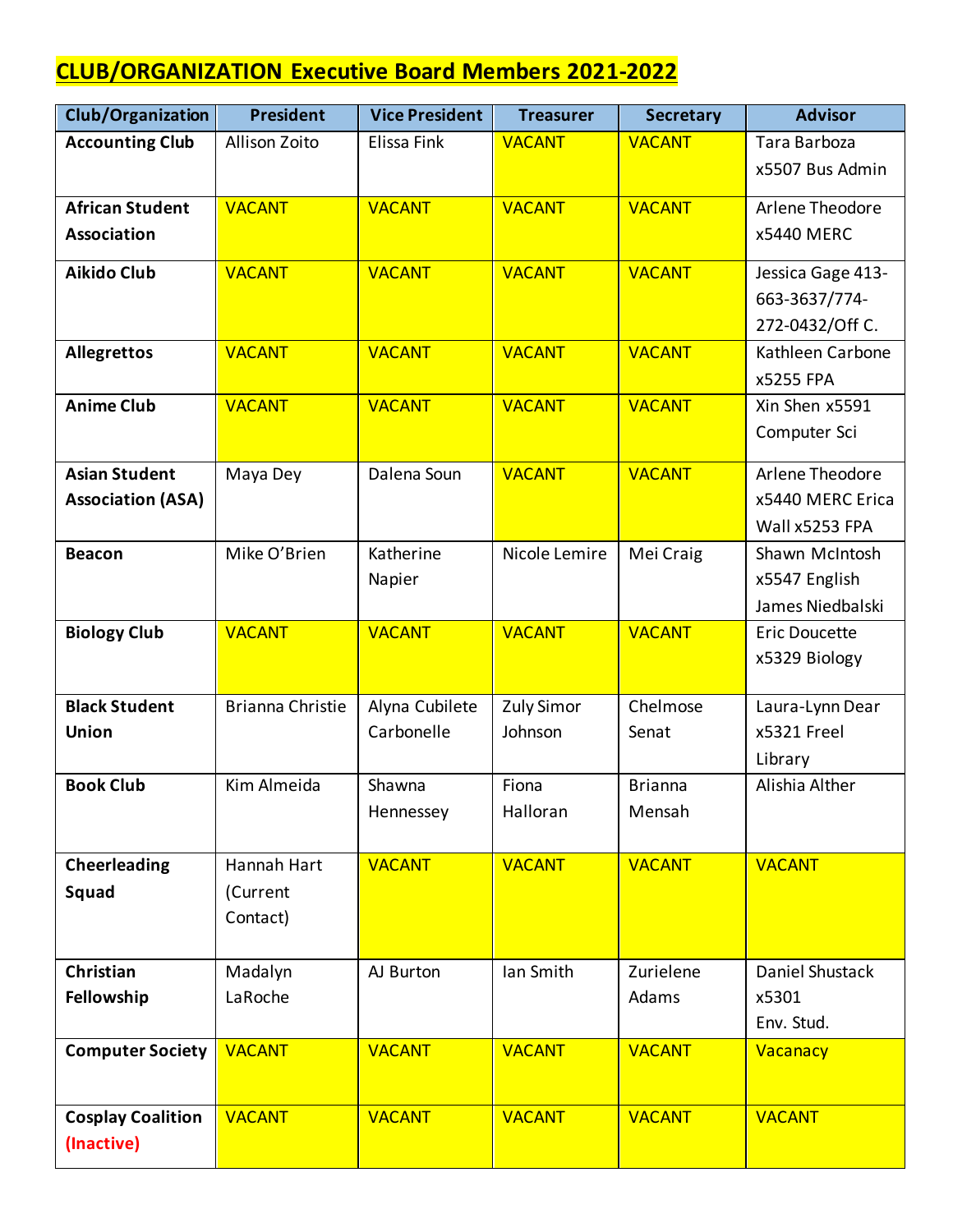| Club/Organization         | <b>President</b> | <b>Vice President</b> | <b>Treasurer</b>   | <b>Secretary</b>     | <b>Advisor</b>   |
|---------------------------|------------------|-----------------------|--------------------|----------------------|------------------|
| <b>Crafting Club</b>      | Hannah           | Jolyne Allegro        | <b>VACANT</b>      | <b>VACANT</b>        | Whitney Gecker   |
|                           | Mccormick        |                       |                    |                      | x5367            |
|                           |                  |                       |                    |                      | Sociology        |
| <b>Dance Company</b>      | Hannah Perault   | Charlotte Kane        | Adelina            | <b>Grace Krzanik</b> | Kayla Hollins    |
|                           | Madalyn          |                       | Teodorescu         |                      | x5585            |
|                           | LaRoche          |                       |                    |                      | Admissions       |
| <b>Dad Club</b>           | <b>VACANT</b>    | <b>VACANT</b>         | <b>VACANT</b>      | <b>VACANT</b>        | <b>VACANT</b>    |
| (Inactive)                |                  |                       |                    |                      |                  |
|                           |                  |                       |                    |                      |                  |
| <b>Environuts</b>         | Khy Alexander    | Jake Ireg             | Julia Hager        | <b>VACANT</b>        | Spencer Moser    |
|                           |                  |                       |                    |                      | x5251 Volunteer  |
|                           |                  |                       |                    |                      | Center           |
| <b>Fashion Club</b>       | Noelle Borelli-  | Vincienza             | Rachel Zemski      | Comfort              | Michaela         |
|                           | Boudreau         | Alicandri             |                    | Acheampong           | Petrovich x5438  |
|                           |                  |                       |                    |                      | <b>FPA</b>       |
| Harlequin                 | John Archer-     | <b>Mel Davis</b>      | Anthony            | Helen Hogge          | Jeremy           |
|                           | Harvey/          |                       | Simon              |                      | Winchester x5432 |
|                           | Zurielene        |                       |                    |                      | <b>FPA</b>       |
|                           | Adams            |                       |                    |                      |                  |
| <b>History Society</b>    | <b>VACANT</b>    | <b>VACANT</b>         | <b>VACANT</b>      | <b>VACANT</b>        | <b>VACANT</b>    |
| (Inactive)                |                  |                       |                    |                      |                  |
|                           |                  |                       |                    |                      |                  |
| <b>Latin American</b>     | Aliza Gonzalez   | <b>Brianna Baez</b>   | <b>VACANT</b>      | <b>Zuly Simor</b>    | Arlene Theodore  |
| <b>Society</b>            |                  |                       |                    | Johnson              | x5440 MERC       |
|                           |                  |                       |                    |                      |                  |
| <b>Mathematics</b>        | <b>VACANT</b>    | <b>VACANT</b>         | <b>VACANT</b>      | <b>VACANT</b>        | Erin Kiley x5144 |
| <b>Society (Inactive)</b> |                  |                       |                    |                      | Math             |
|                           |                  |                       |                    |                      |                  |
| <b>Nexxus</b>             | AJ Burton        | Shania                | <b>Taylor Hope</b> | Aliza Gonzalez       | Arlene Theodore  |
|                           |                  | President             |                    |                      | x5440 MERC       |
|                           |                  |                       |                    |                      |                  |
| <b>Outdoors Club</b>      | Joseph Doyle     | Abby                  | Tessa Zoito        | <b>VACANT</b>        | David Eve x5595  |
|                           |                  | Abrahamson            |                    |                      | Computer Science |
|                           |                  |                       |                    |                      |                  |
| <b>Pillars Community</b>  | <b>VACANT</b>    | <b>VACANT</b>         | <b>VACANT</b>      | <b>VACANT</b>        | Spencer Moser    |
| Enhancement               |                  |                       |                    |                      | x5251 Volunteer  |
| Club (Inactive)           |                  |                       |                    |                      | Center           |
| <b>Political Science</b>  | Casey Young      | <b>Jack Vezeris</b>   | Samantha           | Miranda              | David Cupery     |
| Club                      |                  |                       | Herrington         | Maciejowski          | x5493 & Sam      |
|                           |                  |                       |                    |                      | Pettey x5551     |
|                           |                  |                       |                    |                      | Pol. Sci.        |